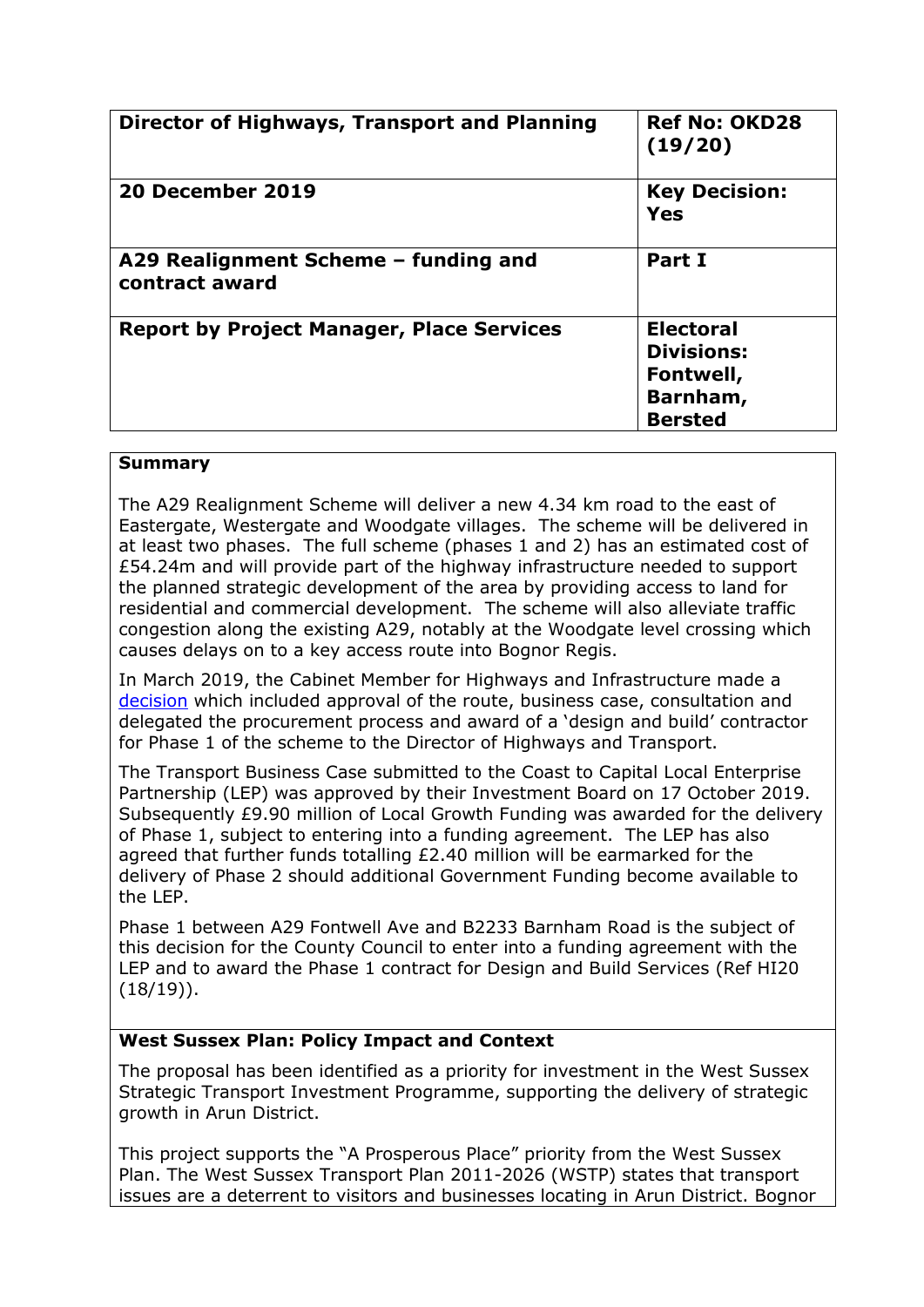Regis currently suffers from relatively poor connectivity by road and rail which has discouraged businesses from investing and has contributed to poor economic performance relative to the rest of West Sussex and the wider region. The aims for Arun include exploring opportunities through new development to improve access along the A29, including the potential to provide a bridge over the railway line avoiding the Woodgate level crossing.

# **Financial Impact**

The Capital Programme 19/20 – 23/24 approved by Full Council February 2019 includes £55.5m for the A29 Phase 1 and Phase 2. The total scheme cost in the Transport Business Case is estimated at £54.24m, of which £11.65m is for Phase 1. £0.25m of the funding is approved as in flight, the remainder in pipeline.

For Phase 1, the County Council has been awarded by the Coast to Coast Local Enterprise Partnership (LEP) £9.90m (85% of the total cost of Phase 1) from the Local Growth Fund (LGF) subject to completion of a funding agreement between WSCC and the LEP. The remaining  $£1.75m$  (15% of the total cost of Phase 1) will be funded from local sources, comprised of developer contributions and/or WSCC capital funding.

## **Recommendations**

The Director of Highways, Transport and Planning is recommended to;

- 1. Enter into a Funding Agreement with Coast to Capital LEP for Phase 1 of the scheme;
- 2. Award the design and build contract for phase 1 of the scheme to Jackson Civil Engineering Group Ltd; and

# **Proposal**

# **1 Background and Context**

- 1.1 The proposed A29 Realignment Scheme will deliver a 4.34km road to the east of Eastergate, Westergate and Woodgate villages. The new road alignment will provide part of the highway infrastructure needed to support the planned strategic development of the area by providing access to land which will attract significant public and private sector investment.
- 1.2 The new road will also alleviate traffic congestion along the existing A29, notably at the Woodgate level crossing which causes delays on to a key access route into Bognor Regis.
- 1.3 The scheme will be delivered in at least two phases; Phase 1 from the A29 south of Eastergate Lane to a new junction with Barnham Road, Phase 2 from Barnham Road to a new junction on the A29 south of Lidsey bends. This is shown in Figure 1.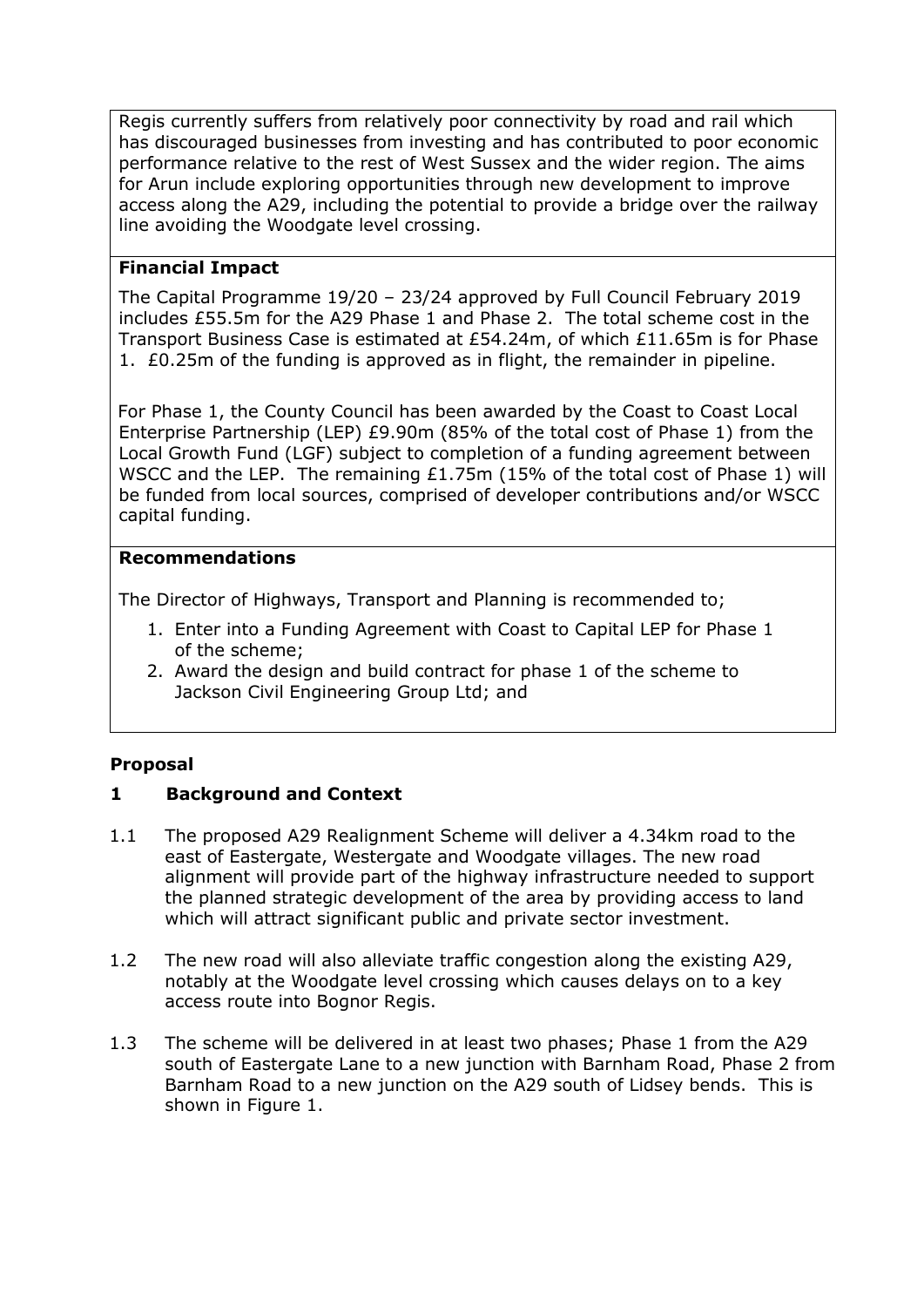



- 1.4 The LEP included the A29 Realignment scheme in the 2014 Strategic Economic Plan. In the Coast to Capital Growth Deal, the Government allocated £12.30m from the Local Growth Fund to the scheme in-principle, subject to confirmation of value for money and deliverability through the submission and approval of a Business Case.
- 1.5 In order to secure Local Growth Funding, WSCC submitted a Transport Business Case (TBC) to the LEP in January 2019 confirming deliverability and value for money. The TBC set out that the scheme will be delivered in at least two phases with priority being given to delivering Phase 1 between A29 Fontwell Ave and B2233 Barnham Rd. The Business Case was approved by the Coast to Capital LEP in October 2019 and it is requested that the County Council enter into a Funding Agreement with Coast to Capital LEP for £9.9m of LGF contribution to Phase 1. The £2.40m LGF for Phase 2 cannot be approved now because the work will take place beyond the current LGF spending window, however this sum will be earmarked for the delivery of Phase 2 should additional Government Funding become available to the LEP.

#### **2. Proposal Details**

- 2.1 Jackson Civil Engineering Limited submitted a compliance bid which has been evaluated as being the most economically advantageous to the County Council in terms of value for money.
- 2.2 It is therefore proposed that Jackson Civil Engineering Limited commence and complete Stage 1 (design) to enable all necessary information to be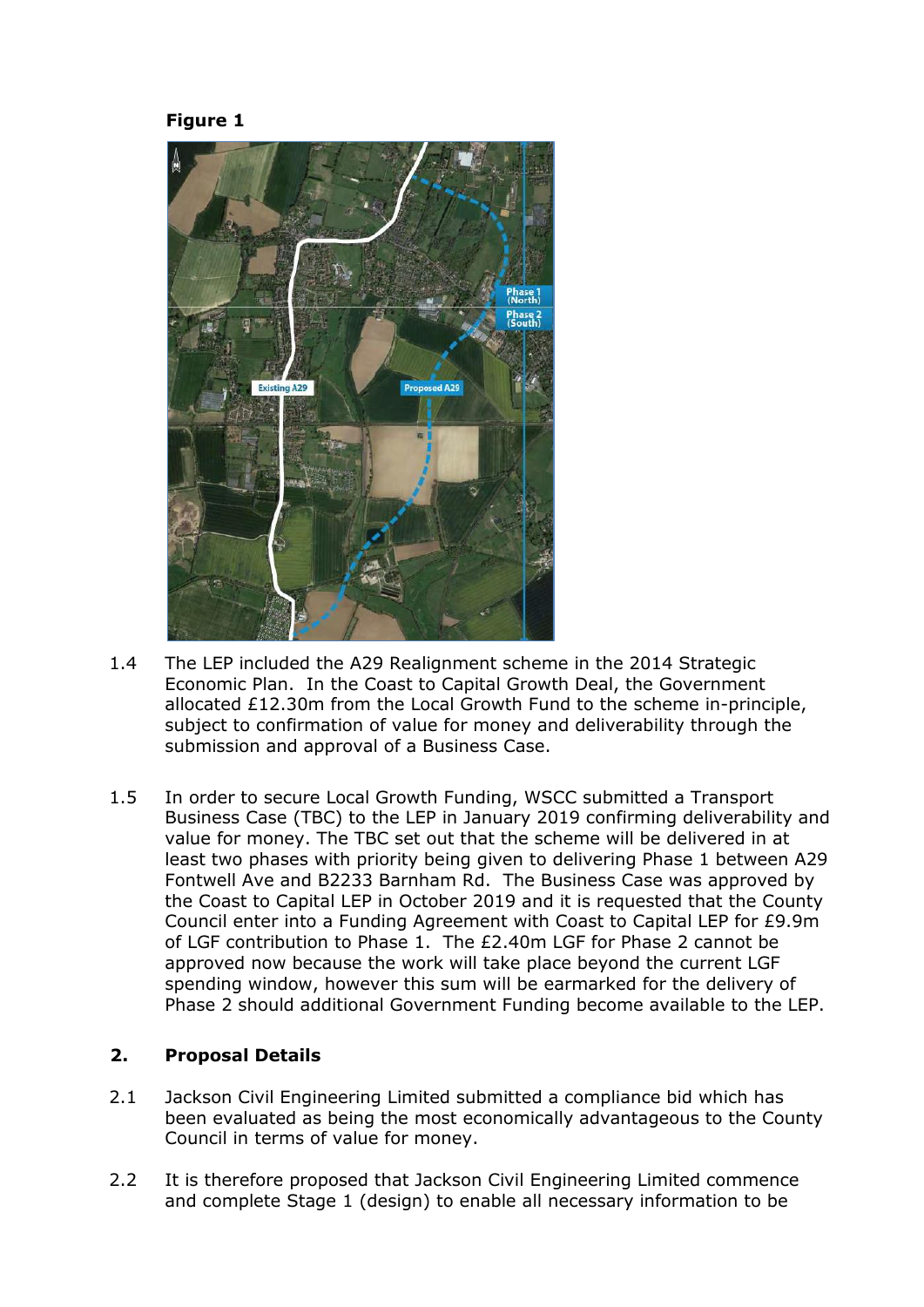prepared and ready for construction. Further approval for Stage 2 (construction) award for the scheme will be sought from the Director for Highways, Transport and Planning before the contract is awarded. This will require another Forward Plan item and published decision for Stage 2.

# **FACTORS TAKEN INTO ACCOUNT**

#### **3. Consultation**

- 3.1 West Sussex County Council held a full public consultation for the new road realignment over a period of more than 8 weeks from 26 February to 26 April 2019. The Consultation Findings Report has now been published at this [link](https://haveyoursay.westsussex.gov.uk/highways-and-transport/a29realignment/)
- 3.2 The Cabinet Member's proposed decision about the A29 Realignment Scheme was [called-in](https://westsussex.moderngov.co.uk/ieListDocuments.aspx?CId=163&MId=571&Ver=4) by the Environment, Communities and Fire Select Committee on 13 March 2019.
- 3.3 In response, the Cabinet Member confirmed that comments received during the consultation would be taken into account before the scheme design was finalised.
- 3.4 It is acknowledged that no substantive changes were required to Phase 1 the scheme. However the detailed design will consider all comments and will require further localised engagement with stakeholders.

#### **4. Financial and Resource Implications**

- 4.1 The Transport Business Case estimated that the cost of the full scheme (both Phase 1 and 2) is £54.24m which will be funded using LGF  $(E12.30m)$ , predicted developer contributions (£30.50m) and WSCC capital (£11.40m).
- 4.2 The Transport Business Case cost estimate for Phase 1 of the scheme is £11.65m. The County Council has been awarded by the Coast to Coast Local Enterprise Partnership (LEP) £9.90m (85% of the total cost of Phase 1) from the Local Growth Fund. The remaining £1.75m (15% of the total cost of Phase 1) will be funded from local sources, comprised of developer contributions (unsecured) and/or WSCC capital funding.
- 4.3 The LEP has been advised that the timings of works means £8.20m of the Local Growth Funding cannot be spent on the A29 realignment Phase 1 before the current LEP spending window concludes on the 31 March 2021. The LEP is in agreement that this funding will be swapped with other schemes in the County Council's capital programme in order to ensure that the Local Growth Funding is spent before the end of March 2021. This arrangement will be formalised within the funding agreement which is being entered into with the LEP.
- 4.4 Table 1 below provides the estimated costs cited in the Transport Business Case for Phase 1.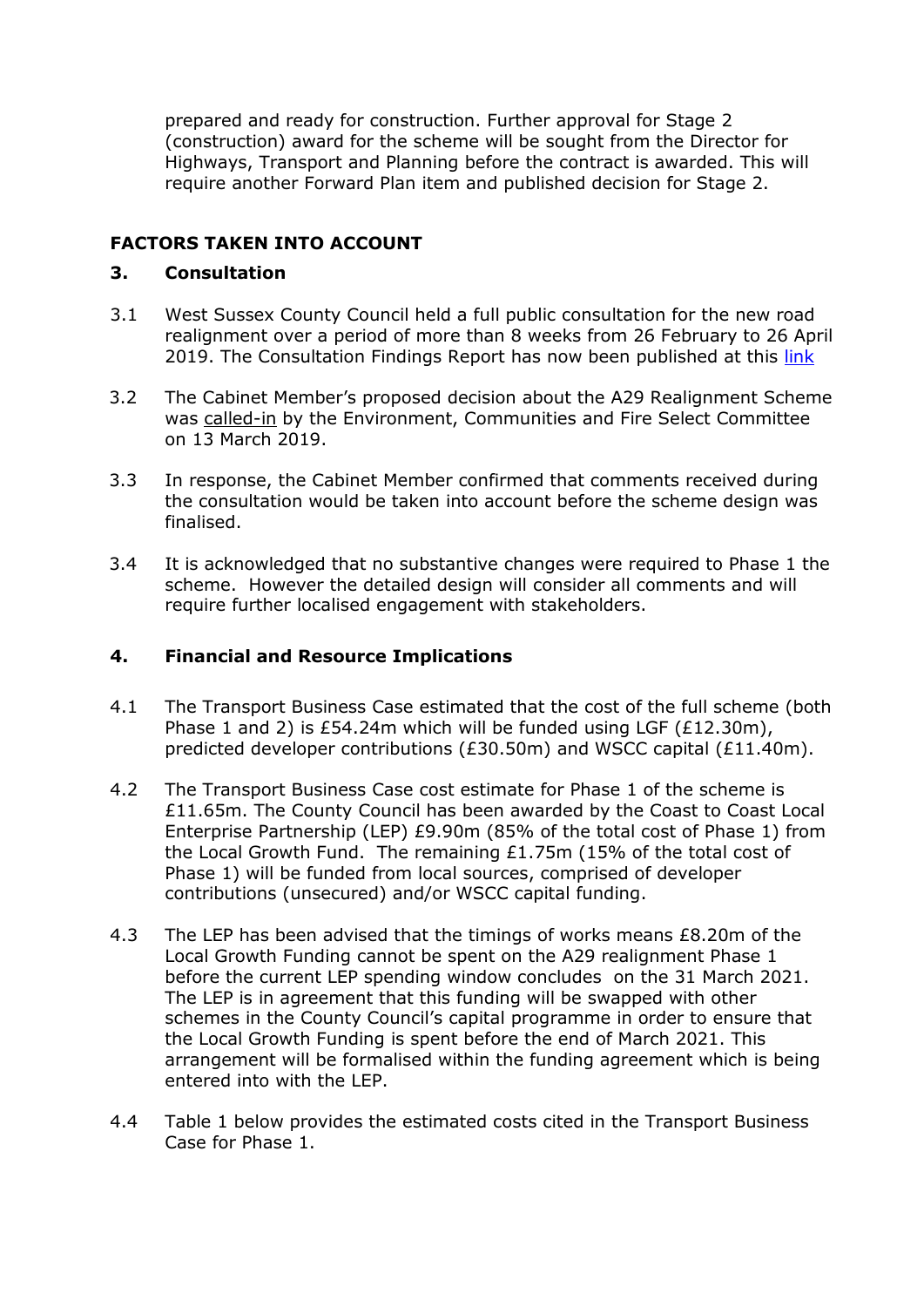| <b>Phase One</b><br><b>Project Costs</b> | <b>Total Cost</b><br>$(\text{Em})$ | $LGF$ ( $Em$ ) | <b>Match</b><br><b>Funding</b><br>$(\text{Em})$ |
|------------------------------------------|------------------------------------|----------------|-------------------------------------------------|
| <b>Construction Costs</b>                | 4.58                               | 3.48           | 1.10                                            |
| Professional Fees                        | 0.92                               | 0.92           | 0.00                                            |
| Public Inquiry                           | 0.23                               | 0.23           | 0.00                                            |
| Stats                                    | 0.69                               | 0.69           | 0.00                                            |
| Land                                     | 0.92                               | 0.92           | 0.00                                            |
| <b>Risk</b>                              | 2.08                               | 1.77           | 0.31                                            |
| <b>Future Inflation</b>                  | 0.71                               | 0.60           | 0.11                                            |
| Optimism Bias                            | 1.52                               | 1.29           | 0.23                                            |
| <b>Total Net Cost</b>                    | 11.65                              | 9.90           | 1.75                                            |

# **Table 1 Estimated Costs from Transport Business Case**

- 4.5 The construction cost is tendered as £3.72m which is below the cost estimate so no change is required to the capital programme in order to award the contract. If the outturn costs for the scheme result in an underspend, then this will be managed through the governance arrangements for the capital programme.
- 4.6 Table 2 below shows the predicted spend and funding source profile.

|  |  | 2019/20   2020/21   2021/22   Total |  |
|--|--|-------------------------------------|--|
|  |  | f m                                 |  |

|  | <b>Table 2 Predicted Spend and Funding Source Profile</b> |  |  |  |
|--|-----------------------------------------------------------|--|--|--|
|  |                                                           |  |  |  |

|                                                                 | Em      | Em      | Em      | Em      |  |  |
|-----------------------------------------------------------------|---------|---------|---------|---------|--|--|
| In Flight Capital Budget A29 Phase 1                            |         |         |         |         |  |  |
| <b>WSCC Funding</b>                                             | 0.25    | 0.00    | 0.00    | 0.25    |  |  |
| <b>Total Capital Budget</b>                                     | 0.25    | 0.00    | 0.00    | 0.25    |  |  |
| Capital Budget A29 Phase 1 - Funding from Pipeline to In Flight |         |         |         |         |  |  |
| <b>WSCC Funding</b>                                             | $-0.25$ | 0.00    | 0.70    | 0.45    |  |  |
| Local Growth Fund *                                             | 0.70    | 9.20    | 0.00    | 9.90    |  |  |
| S106 Developer Contributions **                                 | 0.00    | 0.00    | 1.05    | 1.05    |  |  |
| <b>LGF Virement</b>                                             | 0.00    | $-8.20$ | 8.20    | 0.00    |  |  |
| Change From Proposal                                            | 0.45    | 1.00    | 9.95    | 11.40   |  |  |
| Subtotal                                                        | 0.70    | 1.00    | 9.95    | 11.65   |  |  |
| Design & Build Contract Award                                   | 0.00    | $-0.72$ | $-3.00$ | $-3.72$ |  |  |
| Remaining Phase 1 Budget                                        | 0.70    | 0.28    | 6.95    | 7.93    |  |  |

\* subject to Completion of Funding Agreement \*\* Unsecured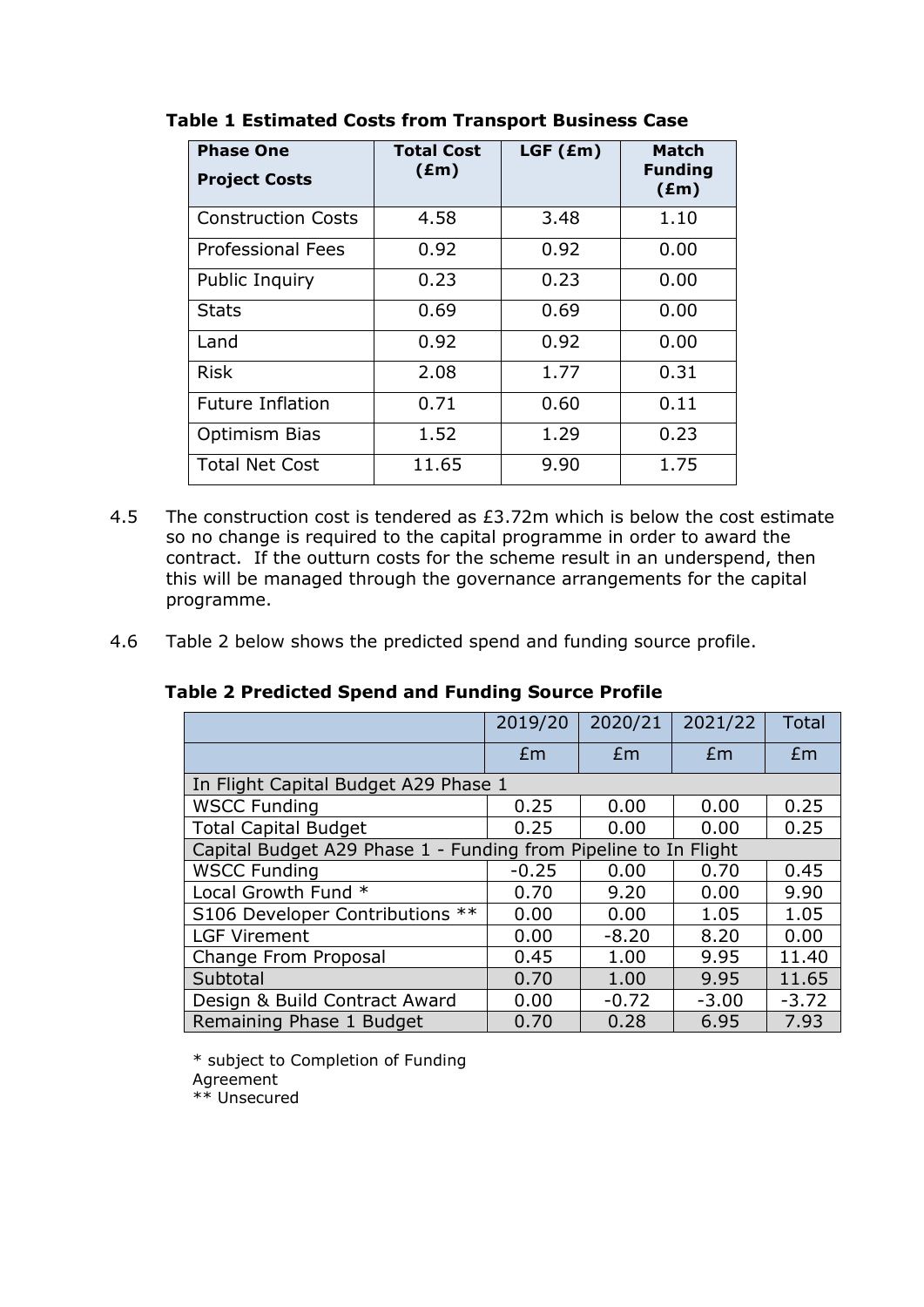# **5 Legal Implications**

- 5.1 The procurement procedure undertaken was a competitive call off from the WSCC Highways Design and Build Framework Lot 2. This Framework is compliant with the County Council's obligations under the Public Contract Regulations 2015 and its own Standing Orders on Procurement and Contracts.
- 5.2 As a member of the LEP and as the statutory highway authority, it is considered to be a statutory role to enable the delivery of local economic growth.
- 5.3 The scheme is identified in the capital programme which has received County Council approval. The individual contract(s) for the scheme require formal decisions, as per the Council's constitution.
- 5.4 TUPE will not apply at either the commencement of the contract or at the end of the contract.
- 5.5 The procurement approach was developed with the WSCC Contracts & Procurement Services Team and has been scrutinised by the WSCC Procurement Board.
- 5.6 The final weighted scores of the tender process are detailed in Appendix A.

#### **6 Risk Management Implications**

| <b>Risk</b>                          | <b>Mitigating Action</b>                 |
|--------------------------------------|------------------------------------------|
|                                      | (in place or planned)                    |
| There is a potential risk that       | In March 2019, the Cabinet Member        |
| funding spent on the scheme to       | for Highways and Infrastructure          |
| date and any further spending may    | approved the alignment which             |
| need to be funded by the County      | demonstrates that the County Council     |
| Council if the scheme is cancelled.  | is committed to delivering the           |
|                                      | scheme. However, it is unlikely that     |
|                                      | the scheme will be cancelled as it       |
|                                      | forms a key part of the package of       |
|                                      | infrastructure needed to deliver the     |
|                                      | adopted Arun Local Plan.                 |
| There is a potential risk that the   | As it is unlikely that the scheme will   |
| County Council could potentially     | be cancelled, this risk is also          |
| face penalties in the event of not   | considered to be unlikely.               |
| delivering the scheme.               |                                          |
| There is a risk that costs for Phase | This is a common risk with civil         |
| 1 may exceed the tendered            | engineering projects and in this case it |
| amount due to unpredictable          | is mitigated by optimism bias and risk   |
| variables, for example prolonged     | funds allocated in line with normal      |
| bad weather and unknown              | practice.                                |
| groundwork conditions delaying       |                                          |
| the completion date.                 |                                          |